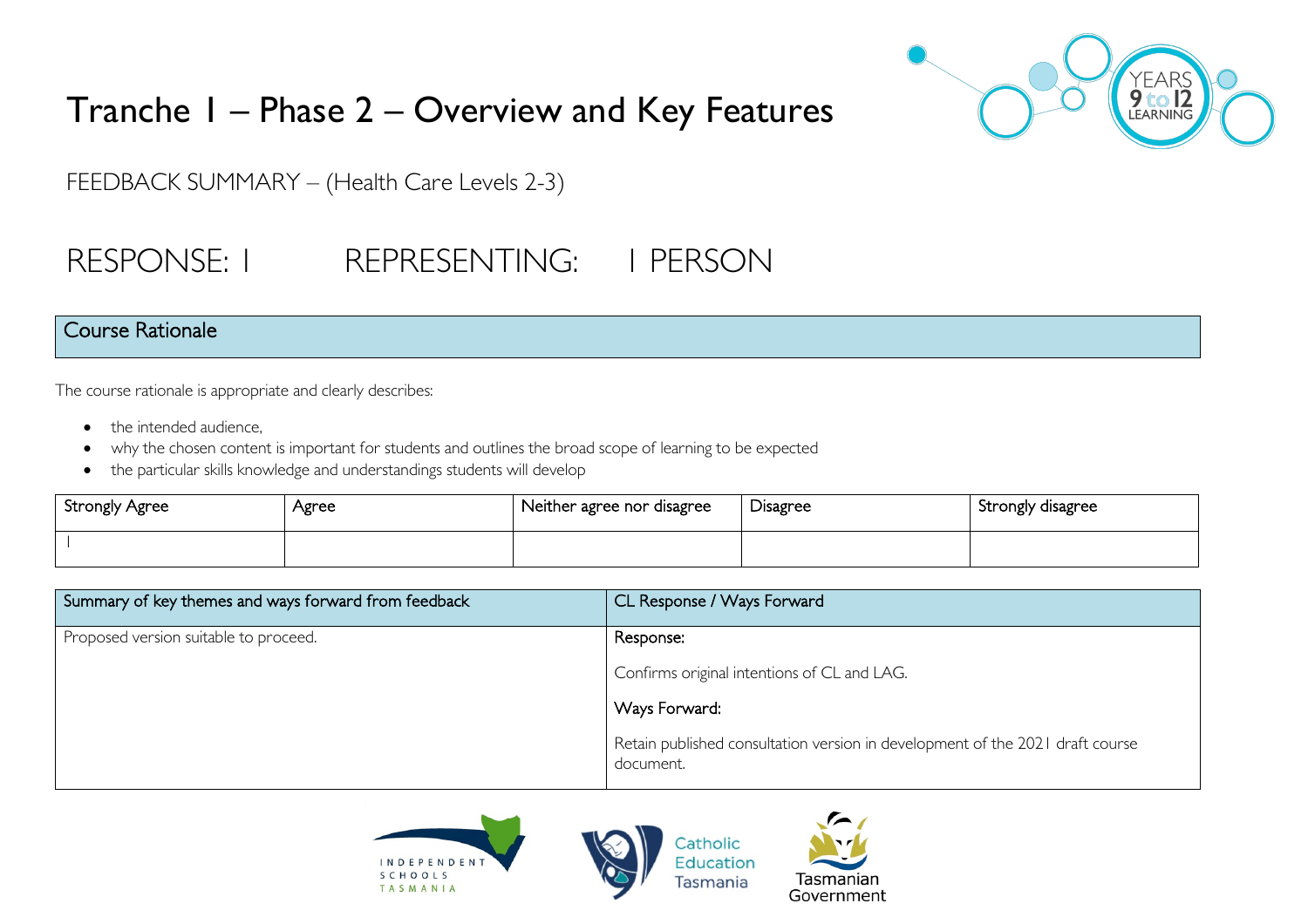## Pathways In

The pathways in are appropriate and clearly describes all relevant pathways.

| Strongly Agree | Agree | Neither agree nor disagree | <b>Disagree</b> | Strongly disagree |
|----------------|-------|----------------------------|-----------------|-------------------|
|                |       |                            |                 |                   |

| Summary of key themes and ways forward from feedback | CL Response / Ways Forward                                                                 |
|------------------------------------------------------|--------------------------------------------------------------------------------------------|
| Proposed version suitable to proceed.                | Response:                                                                                  |
|                                                      | Noted.                                                                                     |
|                                                      | Ways Forward.                                                                              |
|                                                      | Retain published consultation version in development of the 2021 draft course<br>document. |

### Learning Outcomes

- Learning outcomes describe observable and measurable behaviours so that valid judgements can be made about whether students have achieved the learning outcomes and at what level.
- Clear learning outcomes are important because they communicate to students what they are expected to do as a result of successfully completing a course or module.

In consideration of the learning outcomes identified in this paper do they clearly describe what students will be able to do on successful completion of a course (or module of work)?

| Yes | No |
|-----|----|
|     |    |

| I Summary of key themes and ways forward from feedback | CL Response / Ways Forward |
|--------------------------------------------------------|----------------------------|
|                                                        |                            |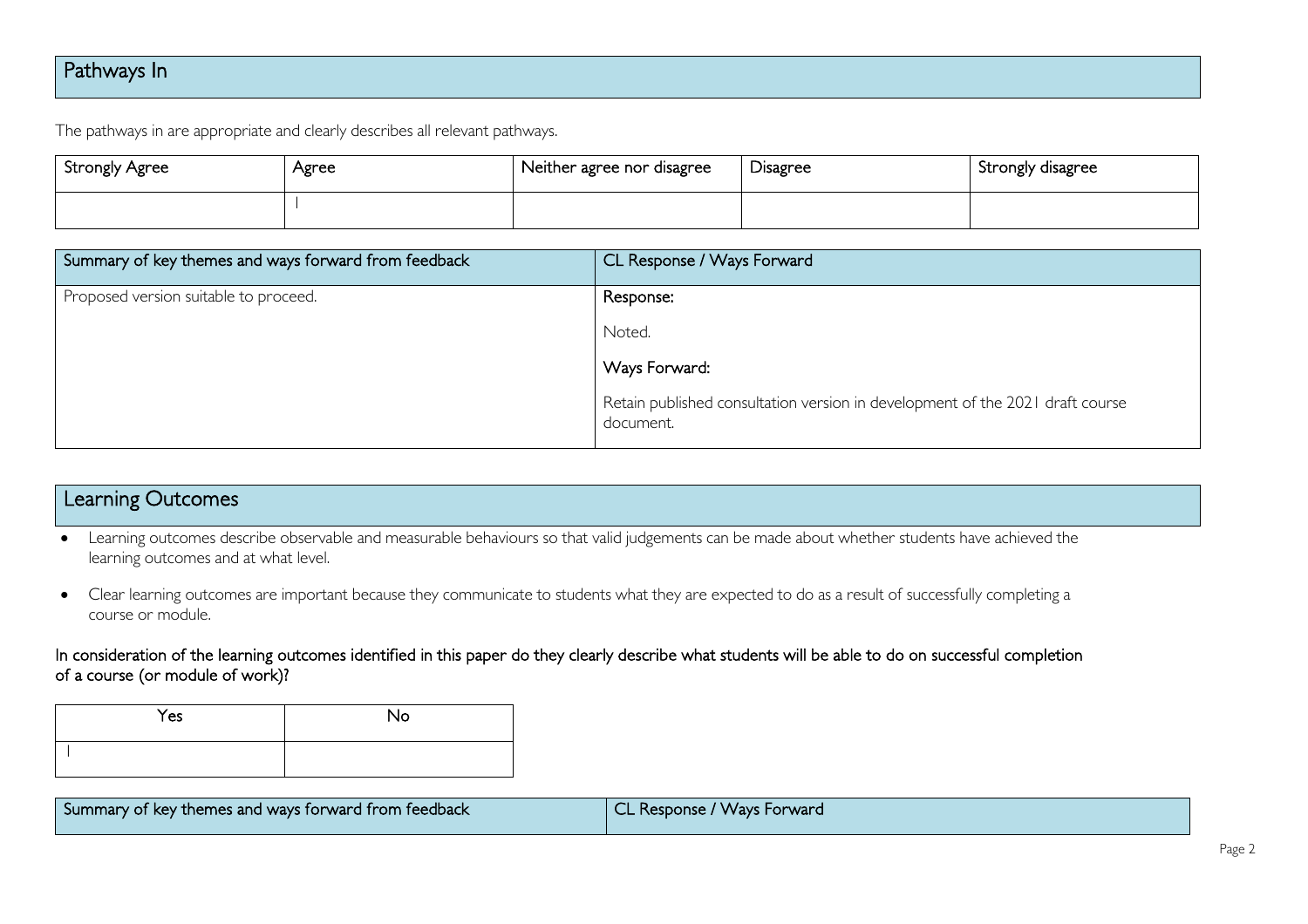| Validation and confirmation of suitability of Learning Outcomes are linked to<br>content detail. | Response:<br>Content details will be shared and developed with input from critical friends,<br>sponsors and teachers. |
|--------------------------------------------------------------------------------------------------|-----------------------------------------------------------------------------------------------------------------------|
|                                                                                                  | Ways Forward:                                                                                                         |
|                                                                                                  | Retain published consultation version in development of the 2021 draft course<br>document.                            |

## Course Structure

- All course structures for Tranche 1 courses are aligned to the Integrated Policy Model.
- All courses will be 150 hours in length, and divided equally into three weighted modules of 50 hours each.

### Do you agree with the proposed organisation of modules identified in this paper?

| Yes | <b>No</b> |
|-----|-----------|
|     |           |

| Summary of key themes and ways forward from feedback                                                                        | CL Response / Ways Forward                                                                                                                                                                                                                                                                                                |
|-----------------------------------------------------------------------------------------------------------------------------|---------------------------------------------------------------------------------------------------------------------------------------------------------------------------------------------------------------------------------------------------------------------------------------------------------------------------|
| Module naming and organisers seem appropriate.                                                                              | Response:                                                                                                                                                                                                                                                                                                                 |
| Concern that proposed topics and content as described in the Key Features<br>document may exceed the allotted design times. | Details of content, learning experiences, work requirements and assessment will be<br>clarified/determined through the development process, which will include<br>consideration of feedback from the consultation processes, as well as drafting and<br>collaboration with sponsors, CFs and the wider teacher community. |
|                                                                                                                             | Ways Forward:                                                                                                                                                                                                                                                                                                             |
|                                                                                                                             | Ensure that module size is carefully considered, particularly during development of<br>content detail and work requirements.                                                                                                                                                                                              |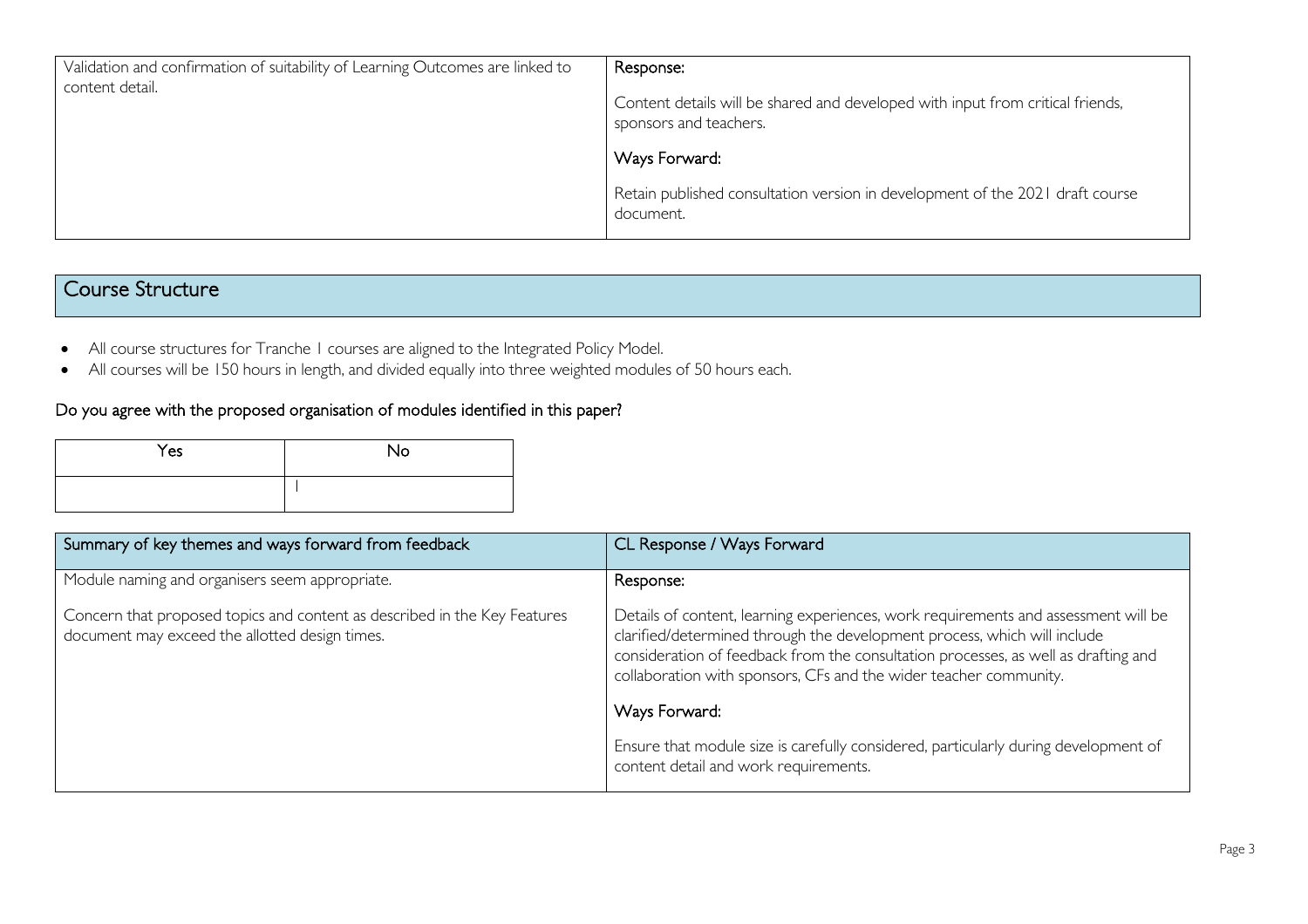## Delivery Sequence

Do you agree with the course delivery sequence proposed in this paper?

| Yes | <b>No</b> |
|-----|-----------|
|     |           |

| Summary of key themes and ways forward from feedback                                                                                                                                     | CL Response / Ways Forward                                                                                                            |
|------------------------------------------------------------------------------------------------------------------------------------------------------------------------------------------|---------------------------------------------------------------------------------------------------------------------------------------|
| Difficult to respond without greater content detail.                                                                                                                                     | Response:                                                                                                                             |
| Some signs that sequential delivery may be indicated.<br>Assessment details involving modular approach and contributions should be<br>considered during design of the delivery sequence. | No delivery sequence has been determined but it seems likely that a sequential model<br>is more suited to this course pair.           |
|                                                                                                                                                                                          | Recognition of stand-alone modular assessment and accreditation are not expected to<br>be features of Tranche I courses in 2022.      |
|                                                                                                                                                                                          | Ways Forward:                                                                                                                         |
|                                                                                                                                                                                          | Decisions and detailing of sequential, concurrent or flexible structural elements will be<br>reviewed during the development process. |

## Module Content

Please note that the descriptions of module content may vary from course to course for example:

- some will identify specific themes, concepts and topics to organise course content.
- some *may* enable teacher/learner choice of themes, concepts and topics.

#### Do you agree with the module content proposed in this this paper?

| Yes | No |
|-----|----|
|     |    |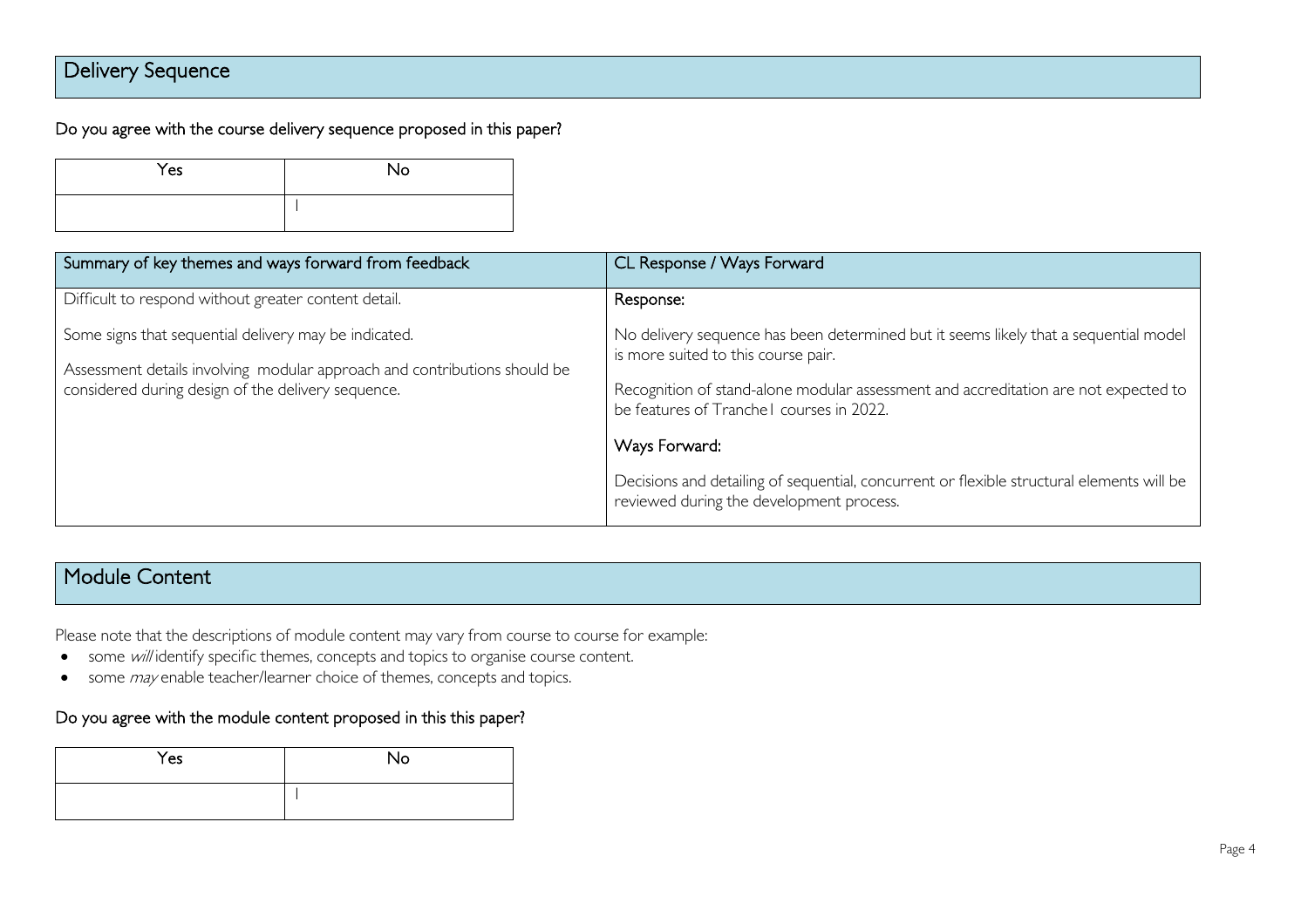| Summary of key themes and ways forward from feedback | CL Response / Ways Forward                                                                                                                                                                                                                                                                                                                     |
|------------------------------------------------------|------------------------------------------------------------------------------------------------------------------------------------------------------------------------------------------------------------------------------------------------------------------------------------------------------------------------------------------------|
| Concern over potential for excessive content.        | Response:                                                                                                                                                                                                                                                                                                                                      |
|                                                      | Consultation to surface and address issues like these via both formal and informal<br>approaches is planned and will occur.                                                                                                                                                                                                                    |
|                                                      | Details of content, learning experiences, work requirements and assessment will be<br>clarified/determined through the development process, which will address<br>consideration and responses to feedback from consultation including drafting and<br>collaboration with Course Sponsors, Critical Friends and the wider teacher<br>community. |
|                                                      | Ways Forward:                                                                                                                                                                                                                                                                                                                                  |
|                                                      | Ensure that module size is carefully considered, particularly during development of<br>content detail and assessment requirements. Retain published consultation version in<br>development of the 2021 draft course document.                                                                                                                  |

## Relationship to Possible Future Provision

Tranche 1 courses are placed in a specific curriculum focus area, which shapes the nature of the learning and the course design. There are 5 focus areas:

- Discipline based
- Personal Futures
- Professional Studies
- Transdisciplinary
- Work-based learning

#### Do you agree with the suggested Focus Area for this course?

| Yes | No |
|-----|----|
|     |    |